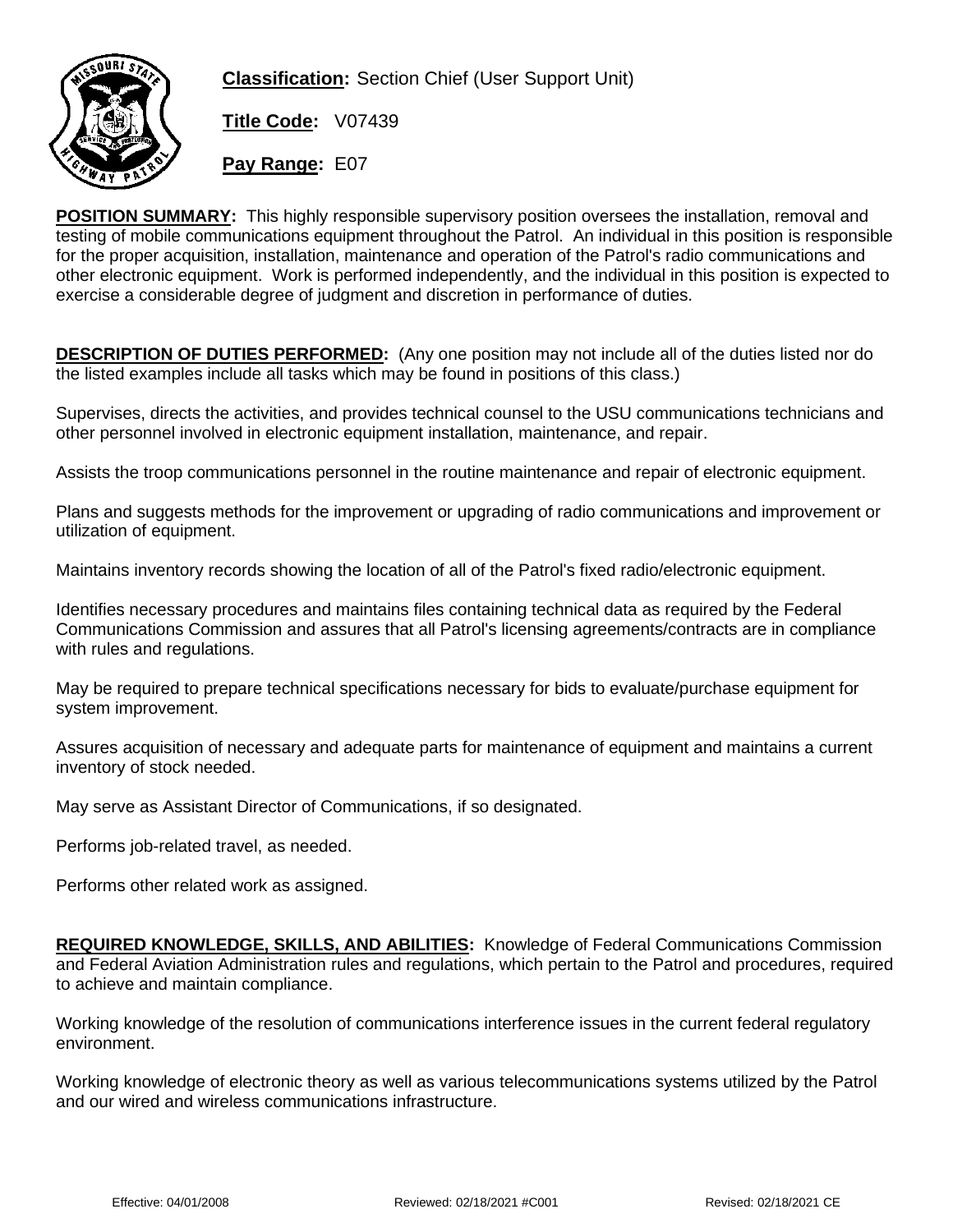## **Classification:** Section Chief (User Support Unit) **Page 2** Page 2

Working knowledge of the policies and procedures of the Infrastructure Support Unit (ISU), Operations Unit (OPS) and the USU of the Communications Division and how they cooperatively support the general responsibilities of the division.

Working knowledge of the Patrol's purchasing procedures and guidelines.

Knowledge of the basic principles and techniques of supervision.

Working knowledge of the strategic planning process.

Possess successful time management techniques and organizational skills.

Ability to respond quickly and effectively in critical situations.

Ability to train and assist others in complex technical functions.

Ability to comprehend complex electronic equipment maintenance manuals and schematics.

Ability to perform job-related travel, as requested.

Ability to lift radio equipment and tools necessary for repair.

Ability to gather, assemble, correlate, and analyze facts to be incorporated into reports.

Ability to work closely with others in a cooperative team effort and display leadership abilities, as necessary.

Ability to make decisions in accordance with laws, policies, procedures, regulations and apply these to work problems.

Ability to respond at any time and work long hours without taking a break, possibly in inclement and hazardous weather conditions.

Ability to work with highly sensitive information and in confidential and sensitive areas (e.g. troop evidence rooms, crime laboratories, explosive materials areas, etc.) in a confidential and professional manner.

Ability to handle restricted and confidential information in a professional manner and maintain the information as such.

Ability to communicate in English clearly and concisely, both orally and in writing.

Ability to establish and maintain harmonious working relations with others.

Ability to work with material that may be of a sexual nature relating to criminal activity (e.g., written material, photographs, and/or verbal language, etc.).

Ability to work hours as assigned.